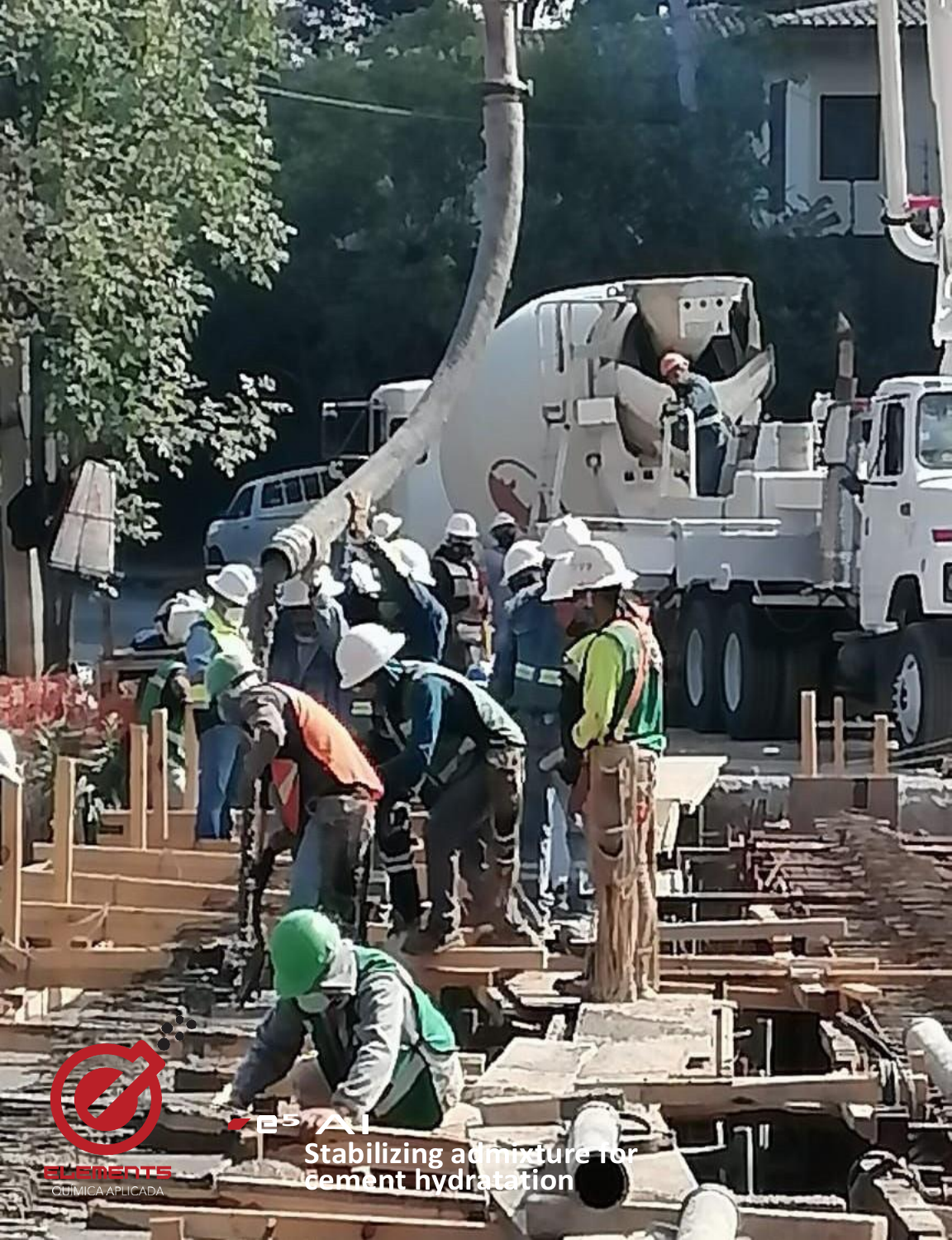## **Description**

**e <sup>5</sup> AI** is a specially designed admixture for concretes, mortars and pastes that will require prolonged retention of consistency. Its formula allows a stable and extended mix workability, without any significat effects on mechanical strength development. It´s classified as an ASTM C 494 Type B and NMX-C-255- ONNCE-2013 admixture.

## **Benefits**

It is specially desiged for concretes, mortars and pastes, that require workability retention.

Improves concrete placement in warm climates.

Allows extended transportation of fresh concrete.

Concrete's mechanical strength is not affected.

 $\blacksquare$  Its chemical composition allows a linear increase in setting times, in contrast with the exponential increase observed with other stabilizing admixtures.

 $\blacksquare$  It is compatible with all other chemical admixtures developed.

#### **Technical information**

Specific gravity 1.14

Physical appearence: cinnamon colored translucid liquid

pH 7.9

# <sup>5</sup>**AI**

### **Presentation**

19 L pail, 200 L drum and bulk

Useful life: 12 months in its original container

#### **Performance evaluation**

Results show that, at different **e <sup>5</sup> AI** admixture dosages, no relevant setting time delays are observed.



#### The use of **e <sup>5</sup> AI admixture presents linear concrete setting times**.



**e <sup>5</sup> AI** permanence vs competitors *(acercar a la gráfica arriba)*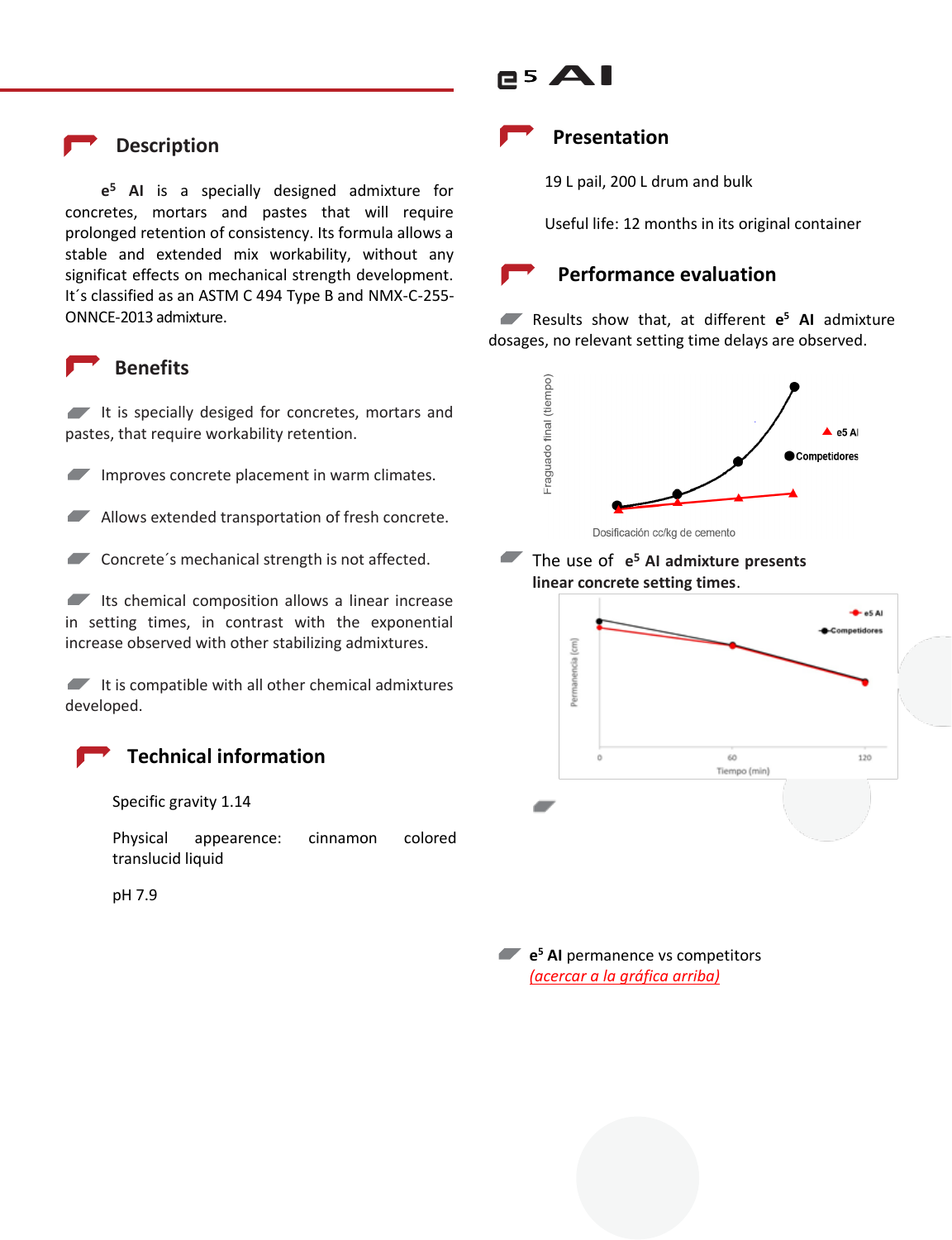# **Principal applications**

Conventional concretes

- Pumpable concretes
- Concretes cast in warm climates
- $\blacksquare$  Self consolidating concretes
- $H$  High mechanical strength concretes

**Concretes mixed with condensed silical** fume

Shotcrete that, in its fresh state, requires long freight times, in combination with our **e 5 SHOT AF L** accelerator

#### **Directions for use**

 We recommend running lab tests with the job materials for better results. This allows performing all the necessary adjustments in the concrete mix, such as: appearance, workability, consistency, air content, yield, setting times and the admixture dosage.

 Then, it is important to repeat these tests under real job conditions (humidity, temperatura, time to transport fresh concrete etc.), for the purpose of making the final adiustments.

 Load all the mix design materials: aggregates, cement and 80 % of the mix water. Allow these materials to mix during 2 minutes. Then add the established volume of admixture with the remaining 20 % of the mix water and finish the mixing process.

 The dosage is a function of the required application, as well as the job´s environmental conditions. We recommend working in the range of 0.5 to 6 mL/kg of cement.

 Consult with your **Element5 Technical Solutions Advisor**, for the preparation of durable hybrid concretes, with an important economic benefit.

 Please contact the **Element5 Technical Department** for any doubts or comments.

#### **Cautions**

<sup>5</sup>**AI**

- The overdose of stabilizing admixtures can cause delays in the speed of hydration of cement.
- When mixed with lignosulfonate based admixtures, it is necessary to control the dosage to avoid setting time delays.
- Check the dosage, in combination with retarding admixtures, to control the dose and avoid setting time delays.
- In the event of low ambient temperatures, and consequently low concrete temperatures, it will be necessary to review the dosage, as this can cause setting time delays.
- **Perform tests in combination with other** admixtures, to check their performance and their synergy. This is specially important with regards to air content and setting times.
- Do not allow freezing of the product.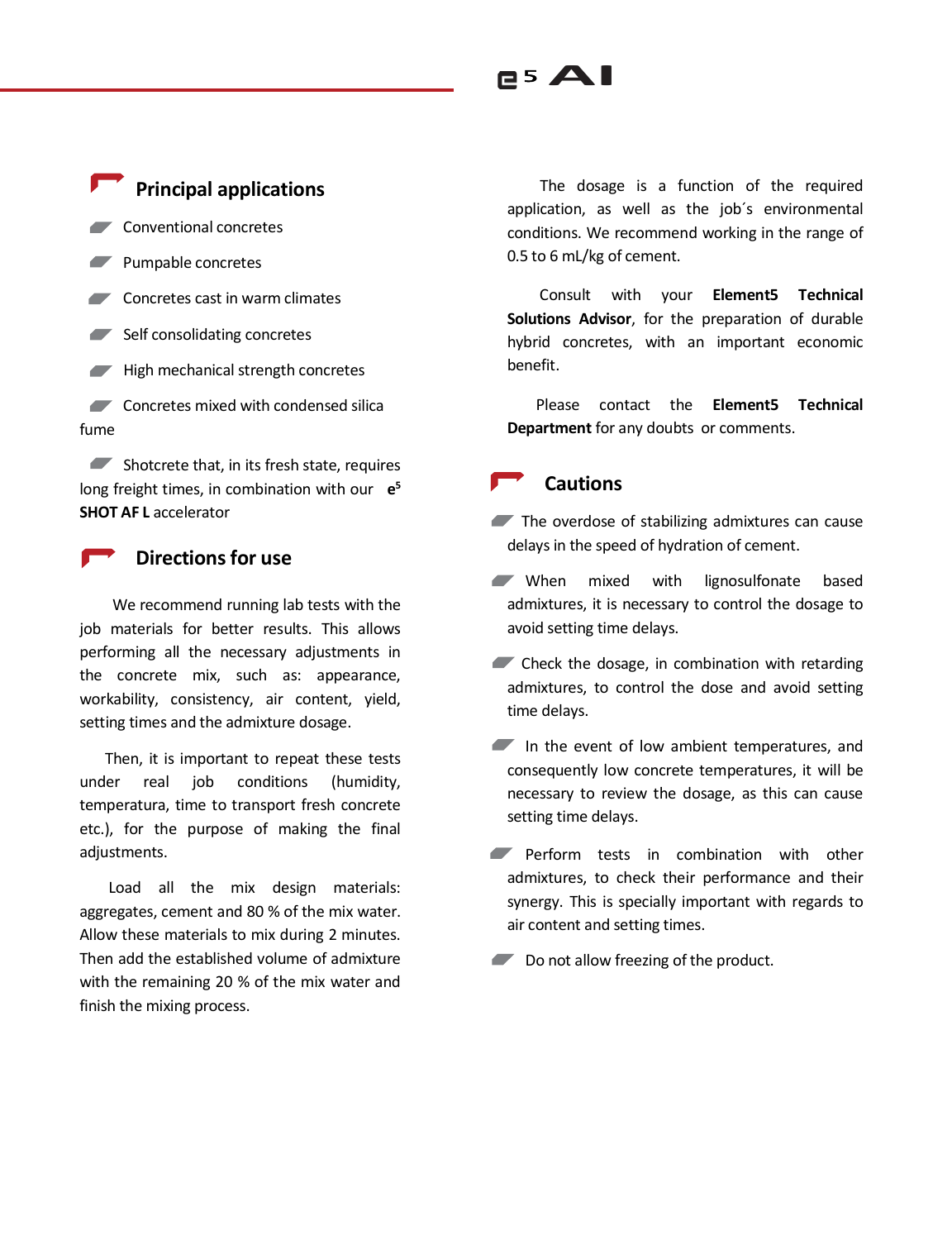In the event of any important variation in materials (change of aggregates, cement, etc.), it is necessary to make the required adjustments in the dosage used.

Always keep the product in its original container.

Never add the admixture with the aggregates or to the cement, without its prior initial hydration. These actions will decrease the admixture´s efficiency.

With SR cements and with a high  $C_2S$ content, with respect to traditional cements, as well as cements with a high addition of slag, it will be necessary to run previous tests. This will allow establishing the adequate dose in response to the established requirements, thus preventing setting time delays.